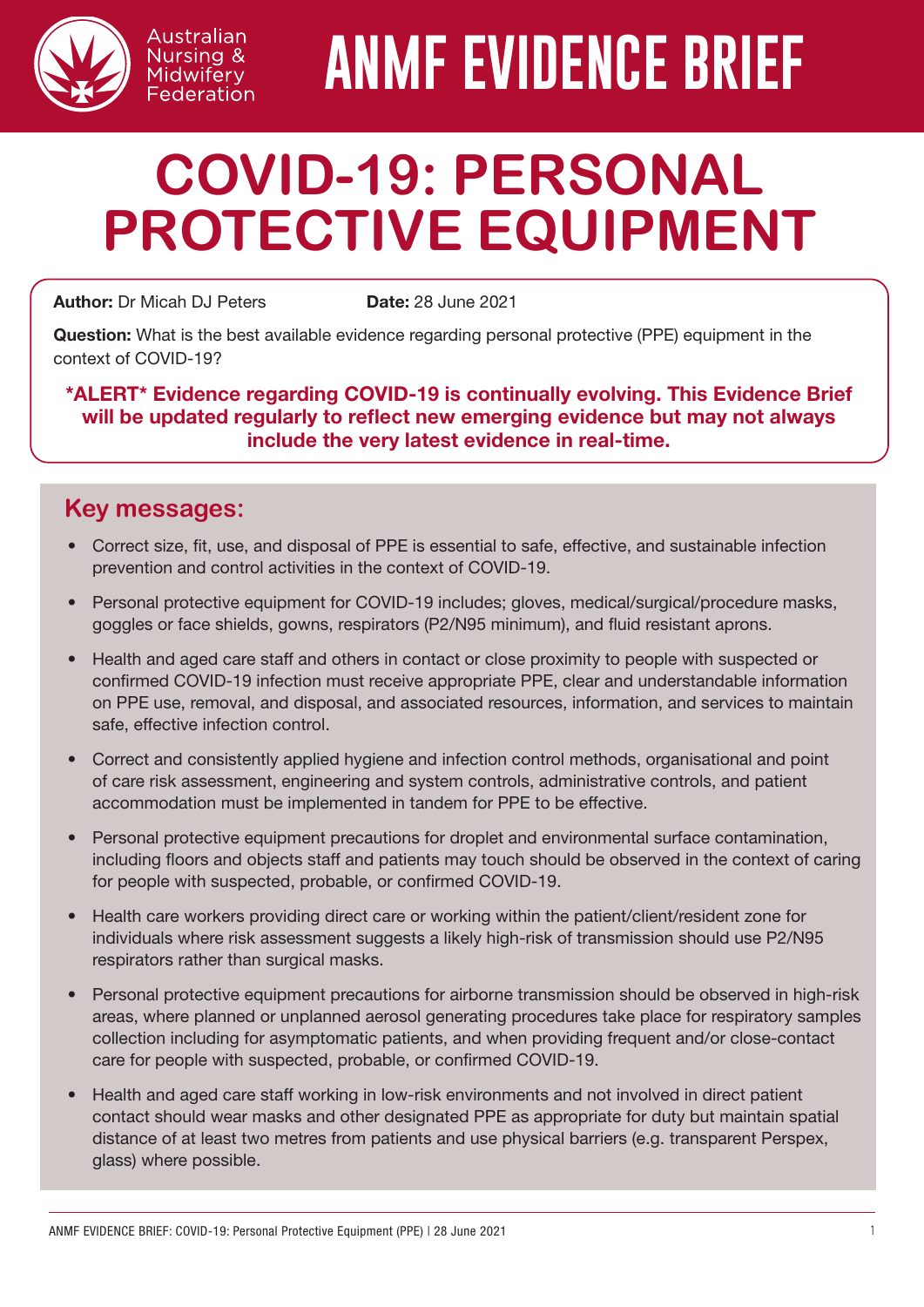- Careful risk assessment and infection control measures for airborne transmission is particularly necessary for crowded, poorly ventilated, indoor environments as aerosolised droplets from coughing, sneezing, and speaking can travel several metres, remain airborne, and collect on surfaces.
- Members of the general public with fever, respiratory symptoms, under quarantine or investigation for COVID-19, or who have suspected, probable, or confirmed COVID-19, or who care for people with suspected, probable, or confirmed COVID-19 should wear medical masks and adhere to proper cough/sneeze etiquette and hand hygiene practices.

### **Summary**

Background: COVID-19 (from 'severe acute respiratory syndrome coronavirus 2' (or 'SARS-CoV-2') was first identified in 2019 as the cause of a cluster of pneumonia cases in Wuhan, China.1 Coronaviruses are similar to a number of human and animal pathogens including those which cause the common cold as well as severe acute respiratory syndrome (SARS/ SARS-CoV-1) and Middle East respiratory syndrome (MERS). The COVID-19 outbreak was declared a pandemic on March 11, 2020.2

People who are at the highest risk of infection are those in close contact with people carrying the SARS-CoV-2 virus. This includes health and aged care workers. Rational use of personal protective equipment (PPE) is vital and precautions are necessary for droplet, contact, and airborne transmission particularly in settings where respiratory aerosols may be generated or in crowded, poorly ventilated, indoor environments where people with suspected, probable, or confirmed COVID-19 infection are present.<sup>3,4,5</sup>

The Australian Government Department of Health recommends that health and aged care staff use P2/ N95 respirators instead of masks when performing aerosol-generating procedures and in emergency departments, residential care facilities, or in-patient facilities when undertaking close clinical care with people who have cognitive impairment, are unable to cooperate, or show challenging behaviours.<sup>5,6</sup> Further, respirators should be used in contexts where there are high numbers of people with suspected, probable, or confirmed COVID-19 and a risk of challenging behaviours or unplanned aerosol-generating procedures.5

#### COVID-19 transmission: droplets, surfaces, and aerosols

COVID-19 is transmitted when the virus enters the body via the mucosae (mouth and nose) or conjunctiva (eyes) which can occur through;<sup>7,4</sup>

- direct person-to-person contact,
- respiratory droplets >5-10 μm in diameter (e.g. from coughing and sneezing),
- inhalation of small respiratory droplets/aerosols (<5 μm) particularly within three to six feet of an infectious source, and;
- indirect contact from touching infected environmental surfaces/formites and transferring viral particles to the mucosae or conjunctiva.

The infectious dose necessary to cause COVID-19 infection is still unknown, but exposure to greater quantities of the virus is more likely to result in infection. It is important to recognise that both large and smaller droplets travel through the air and may be considered 'airborne', however smaller droplets behave differently to larger droplets as they are lighter, more buoyant, and evaporate more quickly.<sup>8,9,10</sup> Current evidence suggests that transmission from contaminated surfaces is unlikely to contribute substantially to new infections.<sup>11</sup>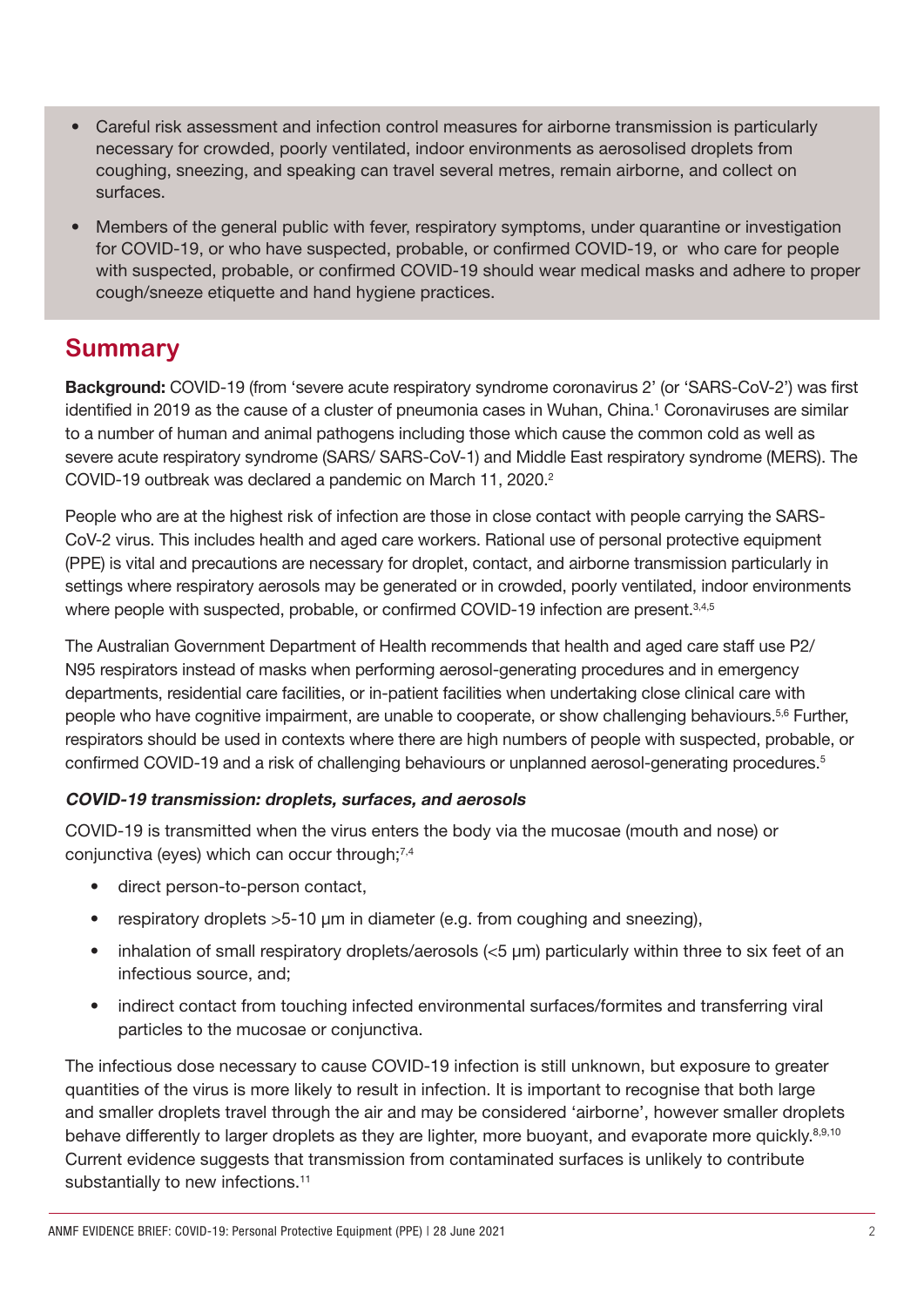Risk due to aerosolised particles from coughs, sneezes, speaking, breathing, and aerosol generating procedures mean that additional precautions beyond usual droplet and contact contamination should be considered in some contexts including crowded, poorly ventilated, and indoor environments where people with suspected, probable, or confirmed COVID-19 are present.<sup>12,13,14,15</sup> Exposure to aerosolised particles may include both those directly undertaking aerosol generating procedures, as well as those in the same areas where such procedures occur.<sup>16</sup> There is considerable variability regarding what procedures are considered 'aerosol generating' with some perspectives highlighting that it is not the procedure itself that increases the risk of transmission but rather the sustained proximity to the respiratory expirations of a patient.<sup>17</sup> Aerosol generating procedures include:

- Tracheal intubation
- Non-invasive ventilation
- Tracheotomy
- Cardiopulmonary resuscitation
- Manual ventilation before intubation
- Bronchoscopy

Collection of respiratory specimens, including those who are asymptomatic, may also result in aerosol production. This includes bronchoalveolar lavage and induced sputum.18

Droplets and aerosols from coughs, sneezes, breathing, and talking can travel and/or remain in the air for prolonged periods up to several metres under certain conditions, such as in indoor environments with poor ventilation.<sup>19,20</sup> This is why cough/sneeze etiquette and careful adherence to protective measures and infection control is vital.21

#### Personal Protective Equipment

Staff must have both access to appropriate PPE and receive information and training regarding how to correctly put on (don), take off (doff), and dispose of PPE.<sup>22,23</sup> Correct size, fit, use, and disposal of PPE is essential to safe, effective infection prevention and control activities in the context of responding to COVID-19.<sup>3</sup> Health and aged care workers should have ready access to adequate PPE to protect themselves and others from potential transmission and infection in the context of providing care for people with suspected, probable, or confirmed COVID-19 based upon carefully assessed local risks.<sup>3</sup> The WHO highlights that PPE is only effective when adopted within the setting of a range of infection control measures including:3

- Administrative controls and measures that ensure resources, access, testing, policies, placement of patients, triage, adequate staff-to-patient ratios, and training.
- Environmental and engineering controls that aim to reduce pathogen spread and contamination of surfaces and objects through ensuing adequate space and human distance, ventilation, and isolation rooms for patients with suspected or confirmed infection.

Selection of correctly sized and fitting of respirators is critical as the incorrect size or poor-fit renders the mask ineffective.24,6

In the context of COVID-19 PPE includes:

- single-use surgical masks
- single-use, powder-free, non-sterile gloves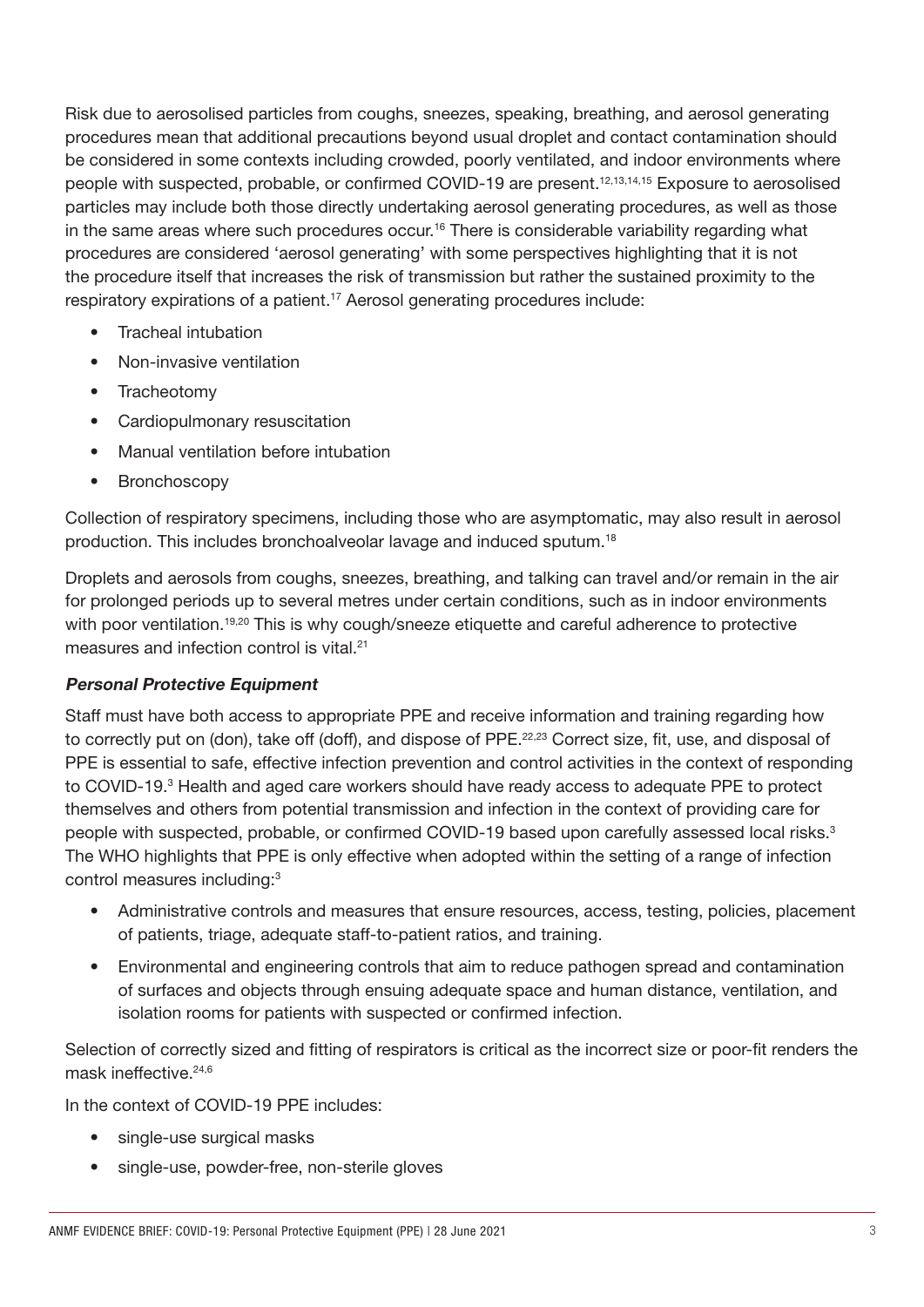- single-use fluid-resistant, long-sleeved, cuffed isolation gowns<sup>\*</sup>
- single-use or reusable eye protection (goggles or glasses with side shields, plastic visors/face shields)
- single-use, fit-checked respirators (P2 or N95 minimum)<sup>†</sup>

Coveralls, such as that used in the context of infections that are transmitted via bodily fluids (e.g. Ebola) are not required for managing COVID-19 infection. Three key actions are required to ensure optimal access to PPE considering current global shortages:3

- i. Minimisation of PPE use
- ii. Appropriate use of PPE
- iii. Coordination of PPE supply chain

**Minimisation of PPE use:** The use of PPE can be minimised among healthcare staff while ensuring protection for staff and others. Interventions include:

- 1. Use of telemedicine to screen and evaluate suspected cases of COVID-19.
- 2. Use of physical barriers between patients and staff (i.e. plastic and glass windows).
- 3. Minimise contact and proximity between healthcare staff and patients via activity bundling and avoidance of unnecessary indirect care.
- 4. Prohibit or otherwise restrict visitors time in areas where patients with confirmed or suspected COVID-19 are being isolated.
- 5. Ensure healthcare staff and visitors correctly don, doff, and dispose of appropriate PPE.
- 6. Ensure healthcare staff and visitors correctly perform hand hygiene.

Appropriate use of PPE: Incorrect or overuse of PPE impact supply and use should be based on risk of exposure including type of activity and transmission dynamics. Interventions include:

- 1. Health and aged care staff working in areas where suspected, probable, or confirmed COVID-19 cases are, but who **do not** provide direct patient care or work in high-risk environments (e.g. where planned or unplanned aerosol generating procedures take place or crowded, poorly ventilated, indoor environments) should use:
	- Gowns, gloves, medical masks, eye protection (goggles/glasses and/or face shields).
- 2. Health and aged care staff involved in close (within two meters), frequent, direct care, in high-risk environments, or the same areas as planned or unplanned aerosol-generating procedures occur with people with suspected, probable, or confirmed COVID-19 should use:
	- Respirators (N95 or P2 standard or equivalent), eve protection, gloves, and fluid-resistant gowns or aprons (in the absence of suitable fluid-resistant gowns).
- 3. Healthcare staff not involved in direct patient contact and not working in high-risk environments with people with suspected, probable, or confirmed COVID-19 should not use PPE but maintain:
	- Spatial distance of at least two metres.
- 4. Healthcare staff involved in direct patient care of people without suspected or confirmed COVID-19 should use PPE according to standard precautions and risk assessment.

<sup>\*</sup> Plastic aprons may be worn with a non-fluid resistant gown if suitable fluid-resistant gowns are unavailable.

<sup>†</sup> A single respirator may be used for up to four hours without being removed while caring for multiple patients with the same diagnosis.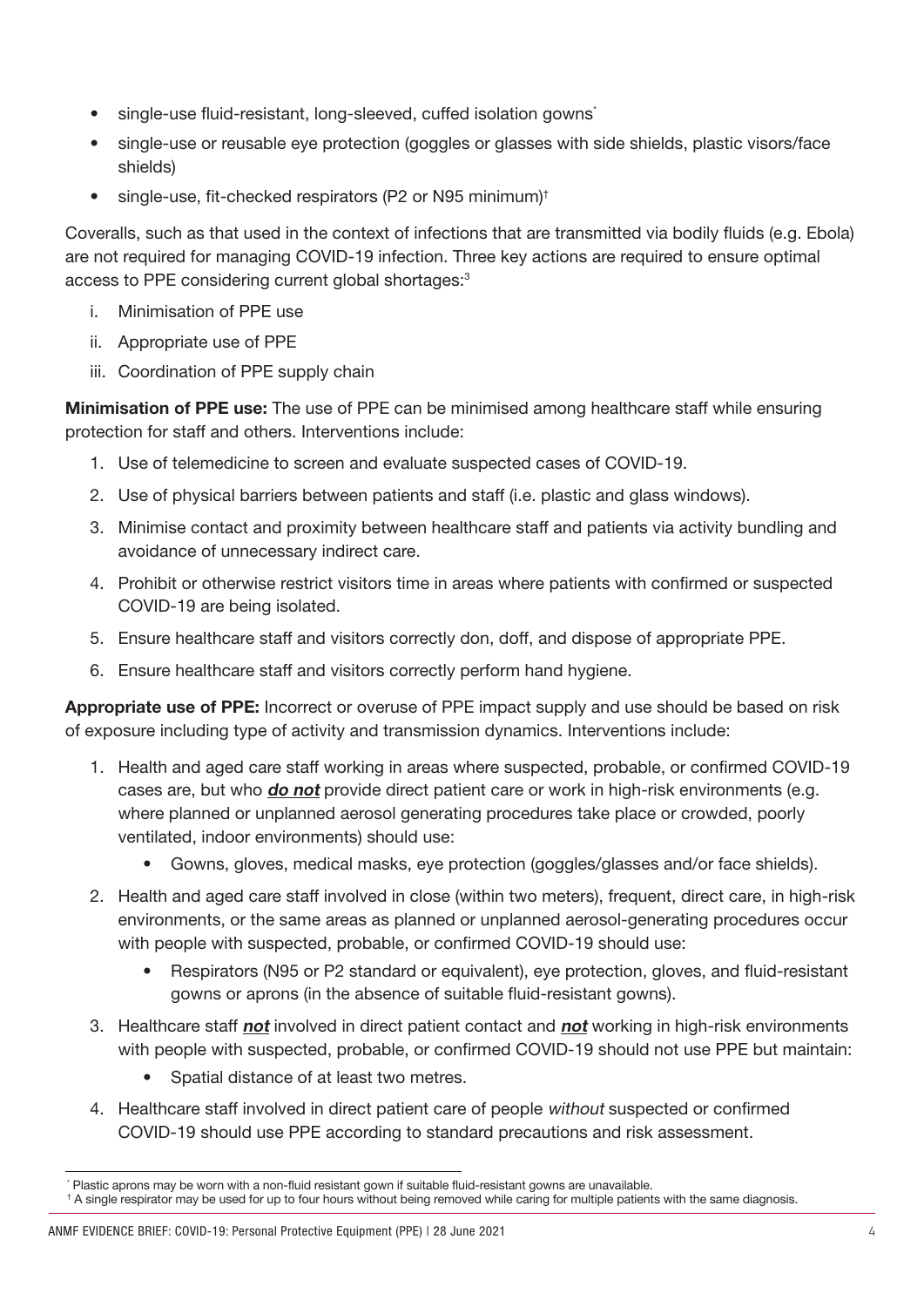- 5. Healthcare staff in administrative areas away from people with suspected, probable, or confirmed COVID-19 should not wear PPE unless otherwise indicated.
- 6. Laboratory staff manipulating respiratory samples should wear:
	- Gowns, gloves, eve protection (where splash risks exist).
- 7. Members of the general public with respiratory symptoms or suspected or probable COVID-19 infection and those caring for people with suspected, probable, or confirmed COVID-19 should wear:
	- Medical masks.
- 8. Members of the public who are asymptomatic should follow local directives regarding mask or face-covering use.

Coordination of PPE supply chain: Global and national supply of PPE should be coordinated and managed. Interventions include:3

- 1. Use PPE use forecasts based on rational quantification models to ensure rationalisation of supply.
- 2. Monitor and control PPE requests from countries and large responders.<sup>‡</sup>
- 3. Promote centralised request management approaches to minimise duplication and ensure strict adherence to stock management rule to limit wastage, overstock, and stock ruptures.
- 4. Monitor end-to-end distribution.
- 5. Monitor and control distribution of PPE from medical facilities stores.

Correct use of PPE: Correct size, fit, and use (donning, doffing, disposal) of all PPE must occur for effective and efficient use.<sup>6,22,23</sup> Users of PPE including healthcare and auxiliary staff and members of the public including patients must be provided with clear, understandable, and consistent information and training on correct use. Correct PPE use must also occur together with proper hand hygiene and personal infection control measures.

<sup>‡</sup> Masks are not necessary for handling cargo from affected countries. Gloves are only required in the context of mechanical hazards (e.g. rough surfaces). No additional PPE is required for disinfecting pallets or supplies.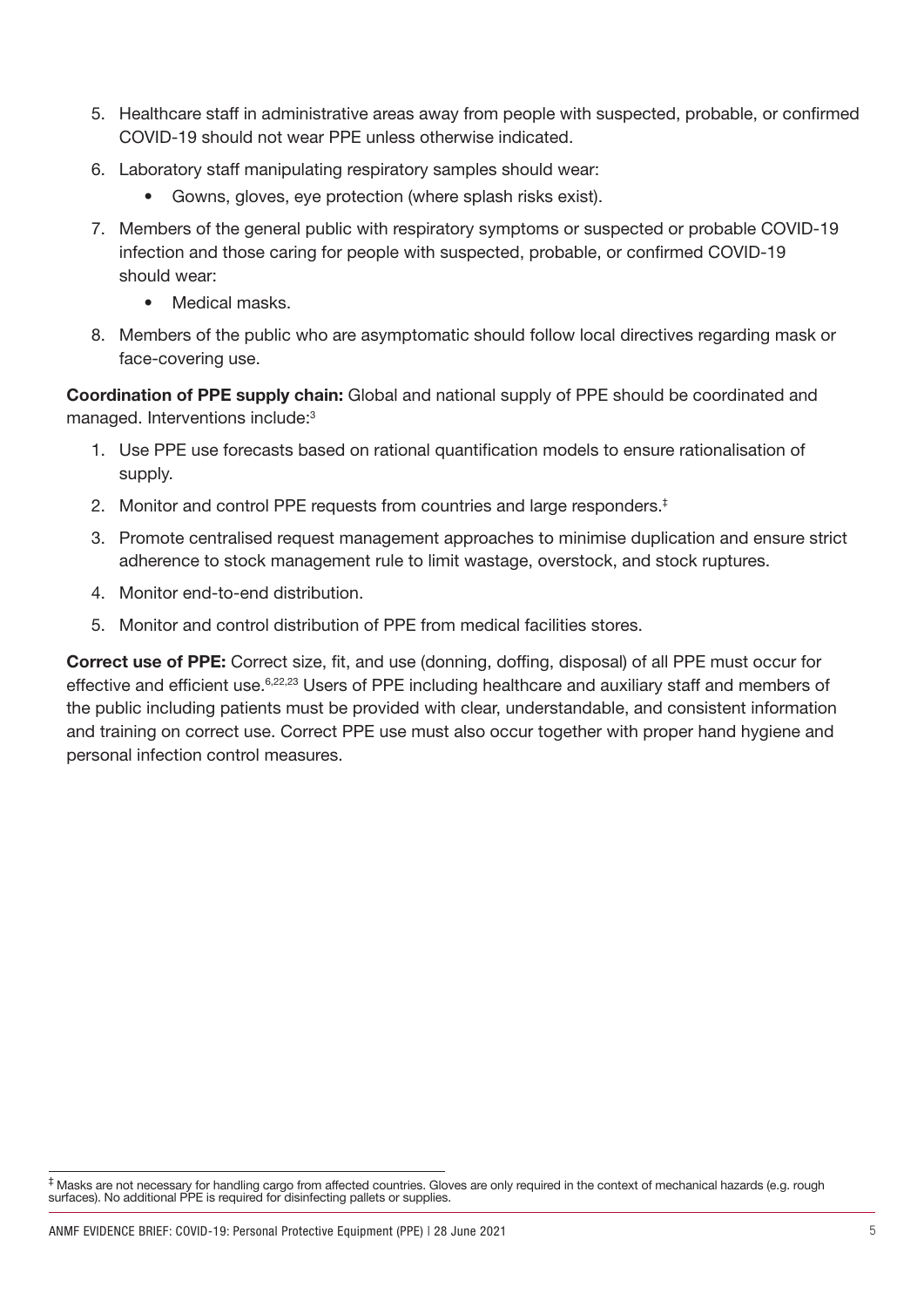## **References**

- 1. World Health Organization (WHO). 2021. Coronavirus [Online]. Geneva: World Health Organization. Available: [https://www.who.int/health-topics/coronavirus#tab=tab\\_1](https://www.who.int/health-topics/coronavirus#tab=tab_1) (Accessed 28 June 2021).
- 2. World Health Organization (WHO). 2020. WHO Director-General's opening remarks at the media briefing on COVID-19 - 11 March 2020 [Online]. Geneva: World Health Organization. Available: [https://www.who.int/](https://www.who.int/director-general/speeches/detail/who-director-general-s-opening-remarks-at-the-media-briefing-on-covid-19---11-march-2020) [director-general/speeches/detail/who-director-general-s-opening-remarks-at-the-media-briefing-on-covid-19-](https://www.who.int/director-general/speeches/detail/who-director-general-s-opening-remarks-at-the-media-briefing-on-covid-19---11-march-2020) [--11-march-2020](https://www.who.int/director-general/speeches/detail/who-director-general-s-opening-remarks-at-the-media-briefing-on-covid-19---11-march-2020) (Accessed 28 June 2021).
- 3. World Health Organization (WHO). 2020. Rational use of personal protective equipment for coronavirus disease (COVID-19) and considerations during severe shortages: interim guidance - 23 December 2020 [Online]. Geneva: World Health Organization. Available: [https://www.who.int/publications/i/item/rational-use](https://www.who.int/publications/i/item/rational-use-of-personal-protective-equipment-for-coronavirus-disease-(covid-19)-and-considerations-during-severe-shortages)[of-personal-protective-equipment-for-coronavirus-disease-\(covid-19\)-and-considerations-during-severe](https://www.who.int/publications/i/item/rational-use-of-personal-protective-equipment-for-coronavirus-disease-(covid-19)-and-considerations-during-severe-shortages)[shortages](https://www.who.int/publications/i/item/rational-use-of-personal-protective-equipment-for-coronavirus-disease-(covid-19)-and-considerations-during-severe-shortages) (Accessed 28 June 2021).
- 4. United States Ceters for Disease Control and Prevention (CDC). 2021. Scientific Brief: SARS-CoV-2 Transmission - 7 May 2021 [Online]. Atlanta: U.S. Department of Health & Human Services. Available: [https://www.cdc.gov/coronavirus/2019-ncov/science/science-briefs/sars-cov-2-transmission.](https://www.cdc.gov/coronavirus/2019-ncov/science/science-briefs/sars-cov-2-transmission.html#anchor_1619805184733) [html#anchor\\_1619805184733](https://www.cdc.gov/coronavirus/2019-ncov/science/science-briefs/sars-cov-2-transmission.html#anchor_1619805184733) (Accessed 28 June 2021).
- 5. Australian Government Department of Health. 2021. Personal protective equipment (PPE) for the health workforce during COVID-19 [Online]. Canberra: Commonwealth of Australia. Available: [https://www.health.gov.](https://www.health.gov.au/news/health-alerts/novel-coronavirus-2019-ncov-health-alert/coronavirus-covid-19-advice-for-the-health-and-disability-sector/personal-protective-equipment-ppe-for-the-health-workforce-during-covid-19) [au/news/health-alerts/novel-coronavirus-2019-ncov-health-alert/coronavirus-covid-19-advice-for-the-health](https://www.health.gov.au/news/health-alerts/novel-coronavirus-2019-ncov-health-alert/coronavirus-covid-19-advice-for-the-health-and-disability-sector/personal-protective-equipment-ppe-for-the-health-workforce-during-covid-19)[and-disability-sector/personal-protective-equipment-ppe-for-the-health-workforce-during-covid-19](https://www.health.gov.au/news/health-alerts/novel-coronavirus-2019-ncov-health-alert/coronavirus-covid-19-advice-for-the-health-and-disability-sector/personal-protective-equipment-ppe-for-the-health-workforce-during-covid-19) (Accessed 28 June 2021).
- 6. Australian Government Department of Health. 2021. Infection Control Expert Group Guidance on the use of personal protective equipment (PPE) for health care workers in the context of COVID-19 - June 2021 [Online]. Canberra: Commonwealth of Australia. Available: [https://www.health.gov.au/sites/default/files/](https://www.health.gov.au/sites/default/files/documents/2021/06/guidance-on-the-use-of-personal-protective-equipment-ppe-for-health-care-workers-in-the-context-of-covid-19.pdf) [documents/2021/06/guidance-on-the-use-of-personal-protective-equipment-ppe-for-health-care-workers-in](https://www.health.gov.au/sites/default/files/documents/2021/06/guidance-on-the-use-of-personal-protective-equipment-ppe-for-health-care-workers-in-the-context-of-covid-19.pdf)[the-context-of-covid-19.pdf](https://www.health.gov.au/sites/default/files/documents/2021/06/guidance-on-the-use-of-personal-protective-equipment-ppe-for-health-care-workers-in-the-context-of-covid-19.pdf) (Accessed 28 June 2021).
- 7. World Health Organization (WHO). 2020. Scientific Brief: Transmission of SARS-CoV-2: implications for infection prevention precautions – 9 July 2020 [Online]. Geneva: World Health Organization. Available: [https://www.who.int/news-room/commentaries/detail/transmission-of-sars-cov-2-implications-for-infection](https://www.who.int/news-room/commentaries/detail/transmission-of-sars-cov-2-implications-for-infection-prevention-precautions)[prevention-precautions](https://www.who.int/news-room/commentaries/detail/transmission-of-sars-cov-2-implications-for-infection-prevention-precautions) (Accessed 28 June 2021).
- 8. Buonanno G, Stabile L, Morawska L. 2020. Estimation of airborne viral emission: Quanta emission rate of SARS-CoV-2 for infection risk assessment [Online]. Environment International. 141:105794. Available: [https://](https://dx.doi.org/10.1016/j.envint.2020.105794) [dx.doi.org/10.1016/j.envint.2020.105794](https://dx.doi.org/10.1016/j.envint.2020.105794) (Accessed 28 June 2021).
- 9. Asadi S, Wexler AS, Cappa CD, Barreda S, Bouvier NM, Ristenpart WD. 2020. Effect of voicing and articulation manner on aerosol particle emission during human speech [Online]. PLoS One. 15(1):e0227699.
- 10. Stadnytskyi V, Bax CE, Bax A, Anfinrud P. 2020. The airborne lifetime of small speech droplets and their potential importance in SARS-CoV-2 transmission. Proceedings of the National Academy of Sciences. 117(22): 11875-7.
- 11. Meyerowitz EA, Richterman A, Gandhi RT, Sax PE. 2020. Transmission of SARS-CoV-2: a review of viral, host, and environmental factors [Online]. Annals of Internal Medicine. Available: <https://doi.org/10.7326/M20-5008> (Accessed 28 June 2021).
- 12. Bahl P, Doolan C, de Silva C, Chughtai AA, Bourouiba L, MacIntyre CR. 2020. Airborne or droplet precautions for health workers treating COVID-19? [Online]. The Journal of Infectious Diseases. Advance online publication. Available:<https://doi.org/10.1093/infdis/jiaa189>(Accessed 28 June 2021).
- 13. Morawska L, Cao J. 2020. Airborne transmission of SARS-CoV-2: The world should face the reality. Environment International. 139: 105730.